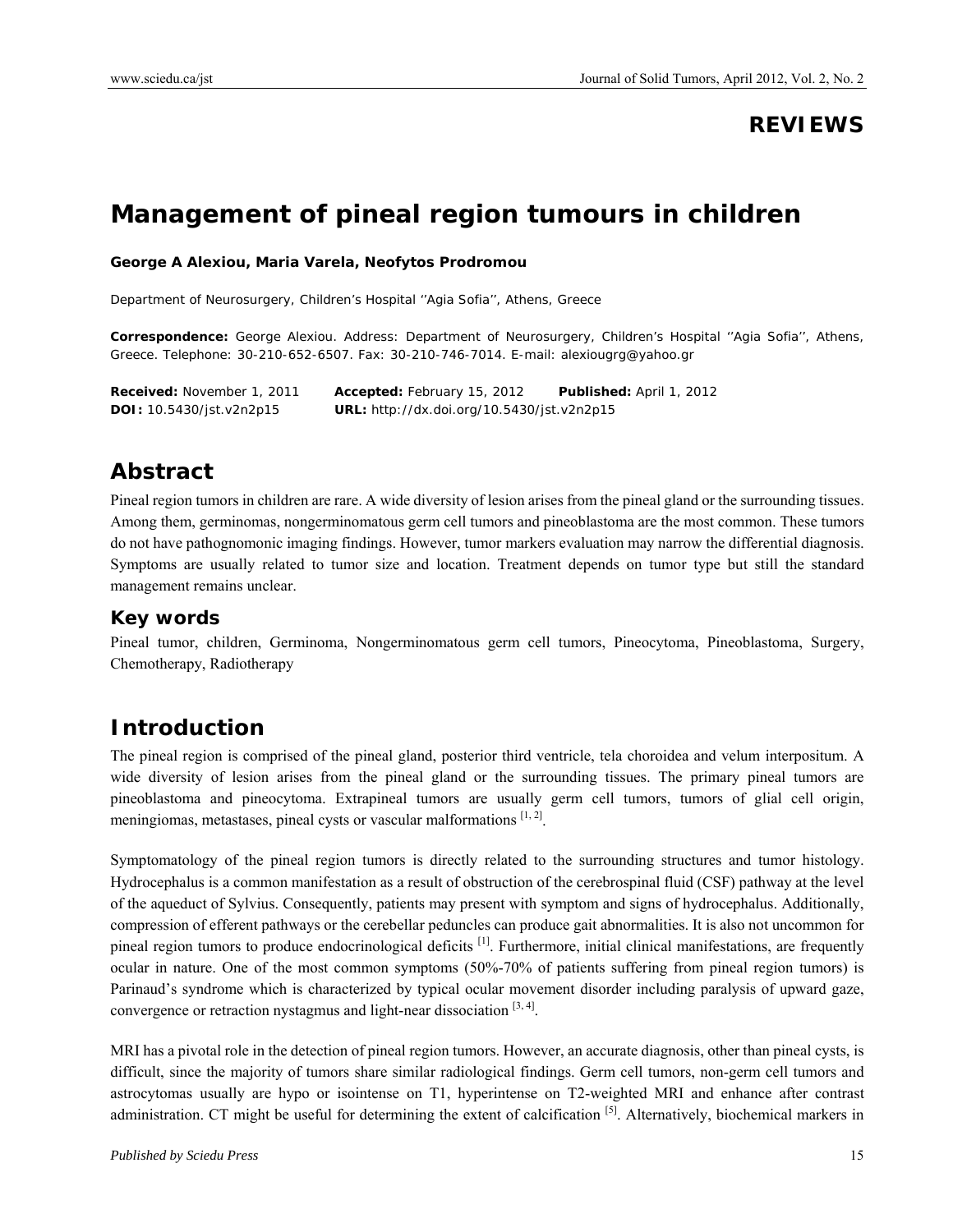serum or CSF may be very helpful in establishing the final diagnosis. A-fetoprotein (AFP) and β-human chorionic gonadotropin (β-HCG) are the most important. In germinomas, AFP is negative  $\left[6\right]$ . In nongerminomatous germ cell tumors AFP and β-HCG are usually elevated in serum and CSF. β-HCG is elevated in choriocarcinoma and some mixed germ cell tumors. AFP is markedly elevated in endodermal sinus tumors and elevated to a lesser degree in embryonal cell carcinomas. Usually teratomas do not secrete AFP, whereas the less differentiated immature teratomas can produce detectable amounts [3, 6, 7]. When both AFP and β-HCG are elevated, neuro-oncologists and neurosurgeons tend to advocate an open biopsy to distinguish malignant teratomas from undifferentiated germ cell tumors. These markers are dependable parameters for following response to therapy and failure of markers to normalize demonstrate incomplete response to therapy. Patients with elevated tumor markers appear to have a poorer survival (60% vs. 78%, 5 year overall survival) independent to tumor histology. Patients with elevated markers have a higher risk of death than those with normal markers. Patients with elevated AFP are associated with an even worse prognosis than patients with elevated β-HCG [8]. In the current study we reviewed the available treatment modalities for pineal region tumors in children.

### **Surgery**

Patients with pineal tumors will develop hydrocephalus in about 90% of cases and they will require CSF diversion. Ventriculo-peritoneal (V-P) shunt placement is a viable option with low morbidity and mortality rate. However, shunt malfunction in this population is as high as  $20\%$  <sup>[9, 10]</sup>. In addition, tumor metastasis through a CSF shunt has been reported  $[11]$ . Endoscopic third ventriculostomy (ETVC) is an alternative option, which also permits a biopsy of the tumor in the same procedure. Ahn et al reported that biopsy samples, obtained in the lateral ventricle or pineal region, were more favorable toward a successful diagnosis than those in the thalamus or tectal region [12]. Neuroendoscopic biopsy procedures have been proven safe with low complication rate. In a recent multicenter study neuroendoscopy provided a diagnosis in 90% of patients  $^{[13]}$ . Furthermore, endoscopic-assisted open tumor surgery shows promise  $^{[14]}$ . In all cases, CSF samples for the assessment of AFP and bHCG levels can be obtained during ventricle puncture and are important for tumor characterization. Stereotactic biopsy has also been used for diagnosis. Nevertheless, stereotactic biopsy has several risks since pineal region has numerous large vessels that can also be displaced from their normal position in case of tumor  $[15-18]$ . Apart from that, certain tumors such as pineoblastomas or choriocarcinomas are highly vascular, whereas histological heterogenic tumors such as mixed malignant tumors may pose a problem for an accurate diagnosis [19]. In experienced centers, stereotactic biopsy has been reported to be safe with no mortality and permanent morbidity and only 6% transient morbidity rates. Tissue diagnosis accuracy has been reported to be as high as  $99\%$ <sup>[20]</sup>.

Benign pineal tumors can be cured with surgery alone. Nevertheless, malignant tumors, apart from aggressive resection, should be treated with radiotherapy and chemotherapy. Surgical approach to the pineal region constitutes a challenge given the complexity and the nearby several neurovascular structures. The venous anatomy is one of the most complex in the central nervous system. The main venous structures exposed during surgery are the vein of Galen with its tributaries <sup>[21]</sup>. Preservation of these deep veins is mandatory and frequently pose a limitation for the radical removal of the tumors in the pineal region  $[22]$ . The main goal of open surgery on pineal region lesions is the complete tumor removal with minimal morbidity, whenever possible. However, even if gross total excision cannot be achieved, establishment of an accurate diagnosis, maximal cytoreduction and restoration of CSF pathways may be achieved  $^{[23]}$ .

The latest CT and MRI-based neuronavigation systems allow a more targeted approach, providing a more accurate intraoperative guidance. Thus, reduction of surgery duration and of the mortality and morbidity rates have been achieved. Furthermore, neuronavigation systems provide a better representation of the spatial relationship between cerebral veins and surrounding structures and allow for the identification of variants that will be encountered on the trajectory to reach the lesion  $[24]$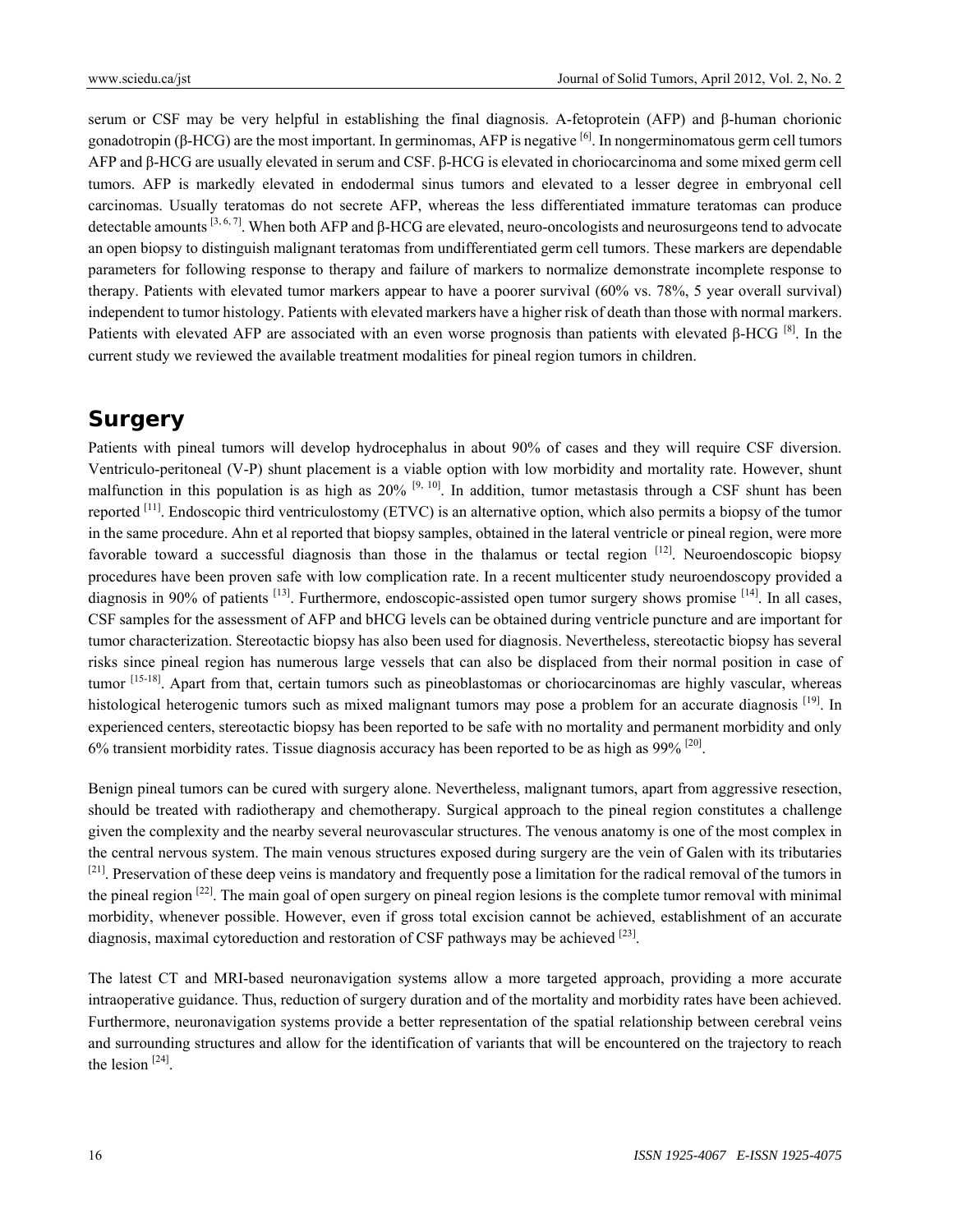Because of the central location of the pineal region in the cranial cavity, the surgical approach depends on tumor's size and extension, the tumor's relationship to the deep venous system and the splenium of the corpus callosum [25]. Among the various operative approaches, the major are:

- 1) The infratentorial supracerebellar approach can be used for medium or small sized tumors and when the main bulk of tumor is located below the tentorium <sup>[26]</sup>. This approach has been considered safe and effective since the midline trajectory of the approach avoids damage to the deep venous structures. However, if the lesion extends lateral or involves the corpus callosum then another approach may be required  $[27]$ . The median or paramedian suboccipital infratentorial supracerebellar approach may also be used. The later provides better visualization and preserves the deep venous system [22].
- 2) The occipital transtentorial approach is usually indicated when the tumor is growing through the tentorial hiatus with a supracerebellar-infratentorial extension and the majority of the tumor is located above the tentorium  $^{[22, 26]}$ . Konovalov et al reported that this approach proved effective and safe [28].
- 3) The posterior transcallosal approach is used for tumors that are located superior to the venous complex and expand anteriorly into the third ventricle, as well as for those tumors extending upward into the corpus callosum [29].
- 4) The transventricular approach is used only rarely for very large eccentric lesions that extent into the lateral ventricle  $[30, 31]$ .

## **Treatment**

### **Pineocytoma**

Pineocytomas are exceedingly rare. Gross total resection is the most appropriate treatment and should be attempted whenever possible. Clark et al. after performing a systematic review of the literature reported that the 1 and 5 year progression free survival (PFS) rates for patients that underwent resection versus the biopsy group were 97% and 90%, and 89% and 75% respectively. The 1 and 5 year PFS rates for the gross total resection group versus the group undergoing subtotal resection combined with radiation therapy were 100% and 94%, and 100% and 84% respectively. The authors concluded that gross total resection should be the goal of treatment  $[32]$ . Radiotherapy administration to subtotally resected tumor is not associated with an increase in either tumor control or survival  $^{[33]}$ . Stereotactically guided iodine-125 seed implantation has been proposed as a potential alternative to microsurgery in *de novo* diagnosed pineocytomas, since it was proven efficient and safe [34].

### **Pineoblastoma**

Pineoblastoma together with germ cell tumors are the most common pineal tumors in children. Pineoblastoma has an unpredictable clinical behavior and is usually aggressive, displaying rapid recurrence and cerebrospinal dissemination. Gross total resection has been associated with improved survival, similar to treatment with craniospinal irradiation and multi-agent chemotherapy  $^{[35]}$ . Children under the age of 36 months with this malignant tumor, should be treated with multi-agent chemotherapy for 12 to 24 months with the goal of delaying radiation past the age of 36 months. Craniospinal irradiation before this age of 3 has been associated with significant cognitive and neuroendocrine sequelae. Tate et al. summarized the existing literature on patients with pineoblastoma and found that children under 5 years of age and subtotal tumor resection markedly worsened patient survival <sup>[36]</sup>. According to Children's Oncology Group trials, these tumors require craniospinal irradiation (with local tumor doses of at least 50 Gy) and adjuvant chemotherapy  $[37]$ . When carboplatin and vincristine were administered during craniospinal irradiation followed by 6 months of non-intensive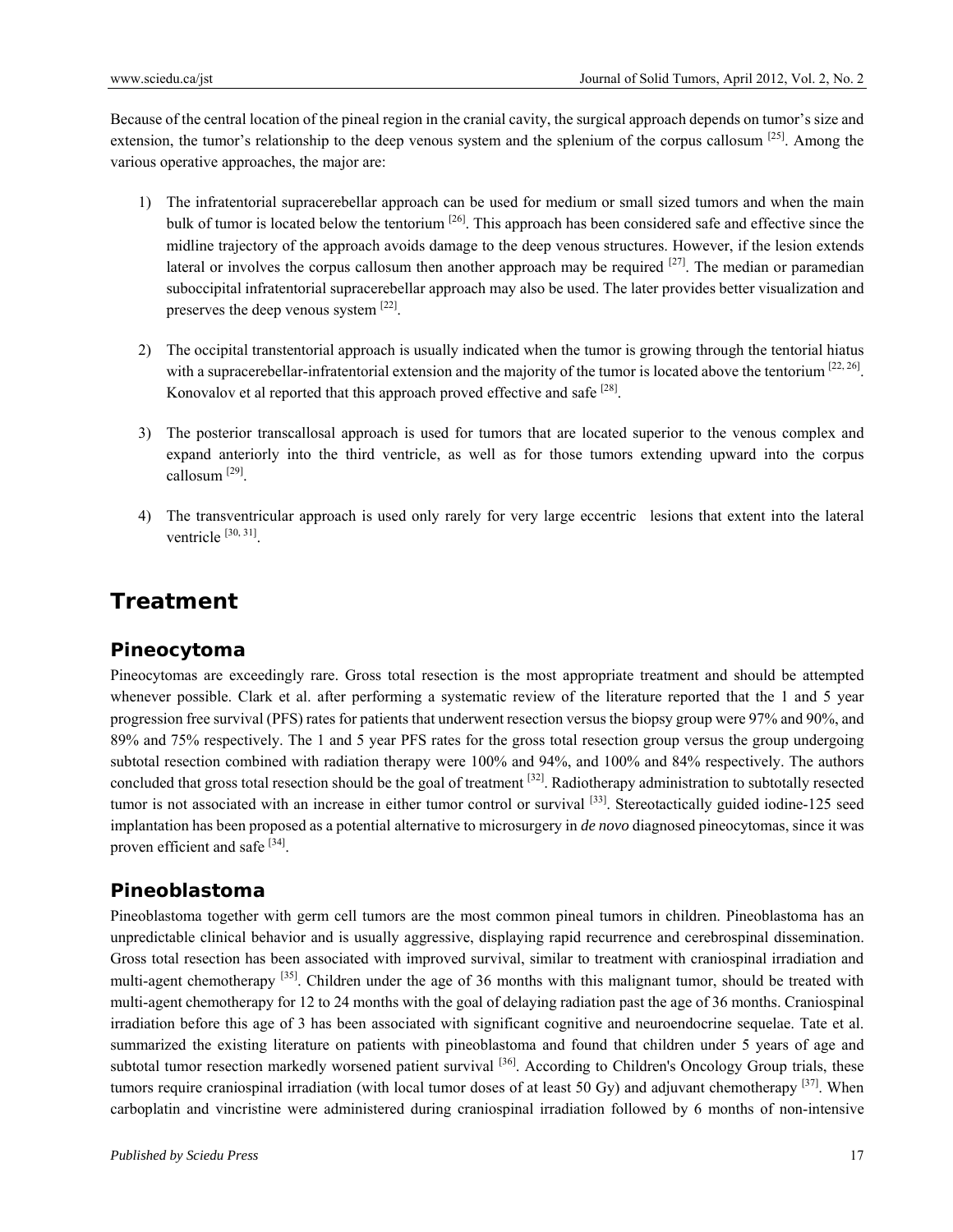non-cisplatin containing adjuvant chemotherapy, an 84% 2-years progression free survival was reported in pineoblastomas without evidence of dissemination at presentation [38].

### **Germ cell tumors**

#### **Germinoma**

Germinomas are the most common type of the primary CNS germ cell tumors and have a superior prognosis. They are usually solitary and located predominately in the pineal region followed by suprasellar region and basal ganglia  $[39]$ . Multifocal or disseminated lesions are associated with poorer prognosis. Germinomas usually have a predilection to spread along ventricles, supra and intrasellar areas and CSF pathways. These tumors are highly radiosensitive and historically they were treated by radiotherapy alone  $[40]$ . In children, there is an attempt to reduce the toxicity of radiation therapy by using chemotherapy in combination with reduced dose radiation to decrease the volume of normal tissue irradiated by stereotactic radiotherapy/radiosurgery [41]. Tseng et al. treated 16 children with cisplatin-based and etoposide-based chemotherapy, and 2340 cGy of radiotherapy and reported a favorable outcome  $^{[42]}$ . In this study, there was no treatment failure during a median follow-up period of 45 months. There was complete response to chemotherapy, monitored by brain MRI, when the initial tumor size was smaller or equal to 2.5cm. The authors concluded that the lower radiation dose in the combined treatment modality may reduce the neuropsychiological deficits in these children  $^{[42]}$ .

The value of chemotherapy alone has also been investigated. However, progression-free survival was shorter in patients treated with chemotherapy alone [43]. In multifocal and disseminated disease, whole ventricle and whole central nervous system irradiation appearsedto be sufficient [44]. Germinomas usually present with negative tumor markers. The prognosis of patients with βHCG secreting germinoma has been suggested to be worse than that of patients with pure germinoma  $[45]$ . However, a recent study found that βHCG elevations in biopsy proven germinomas did not alter the patient's prognosis [46].

#### **Nongerminomatous germ cell tumors**

Nongerminomatous germ cell tumors (NGGCTs) include embryonal carcinoma, choriocarcinoma, teratoma (mature, immature or with malignant transformation), yolk sac tumors and mixed germ cell tumors. NGGCTs constitute approximately 30% of the germ cell tumors and have a poor prognosis compared to germinomas. These tumors are also less radiosensitive than germinomas. Resection has been associated with favorable results [47-49]. However, attempt for gross total resection might be associated with high morbidity <sup>[50]</sup>. Furthermore, apart from mature teratoma, in which total resection is often curative; the importance of radical resection in the remaining tumors is unclear [51]. Chemotherapy has also been proven useful, resulting in complete response in one third of patients; whereas salvage therapy with irradiation is a feasible option in recurrent disease <sup>[52]</sup>. Patients with NGGCTs, in whom the lesions on MR imaging disappeared after combination therapies consisting of resection, radiation therapy, and chemotherapy, had favorable prognosis  $[43]$ . Recently, Nakamura et al reported that neoadjuvant therapy consisting of combined chemotherapy and radiotherapy followed by complete resection of the residual tumor resulted in 93% survival rate  $[53]$ .

### **Gliomas**

Gliomas located in the pineal region are rare. They can either arise from astrocytes in the pineal gland or more commonly they grow into the pineal region arising from adjacent brain parenchyma of the quadrigeminal plate and posterior third ventricle. Low grade and high grade tumors have been reported [53-55]. In a series of 150 pediatric patients that were treated surgically for pineal region tumors, there were 14 astrocytomas and 3 glioblastomas [56]. Glioblastomas in this location are associated with high rate of leptomeningeal and ependymal metastatic disease  $[57]$ . The role of aggressive surgical resection in the management of pineal glioblastomas is not clear. After surgical excision, radiotherapy and chemotherapy survival usually does not exceed one year  $[57, 58]$ . Two patients who underwent a surgical resection only died 2 months after the diagnosis  $[59, 60]$ .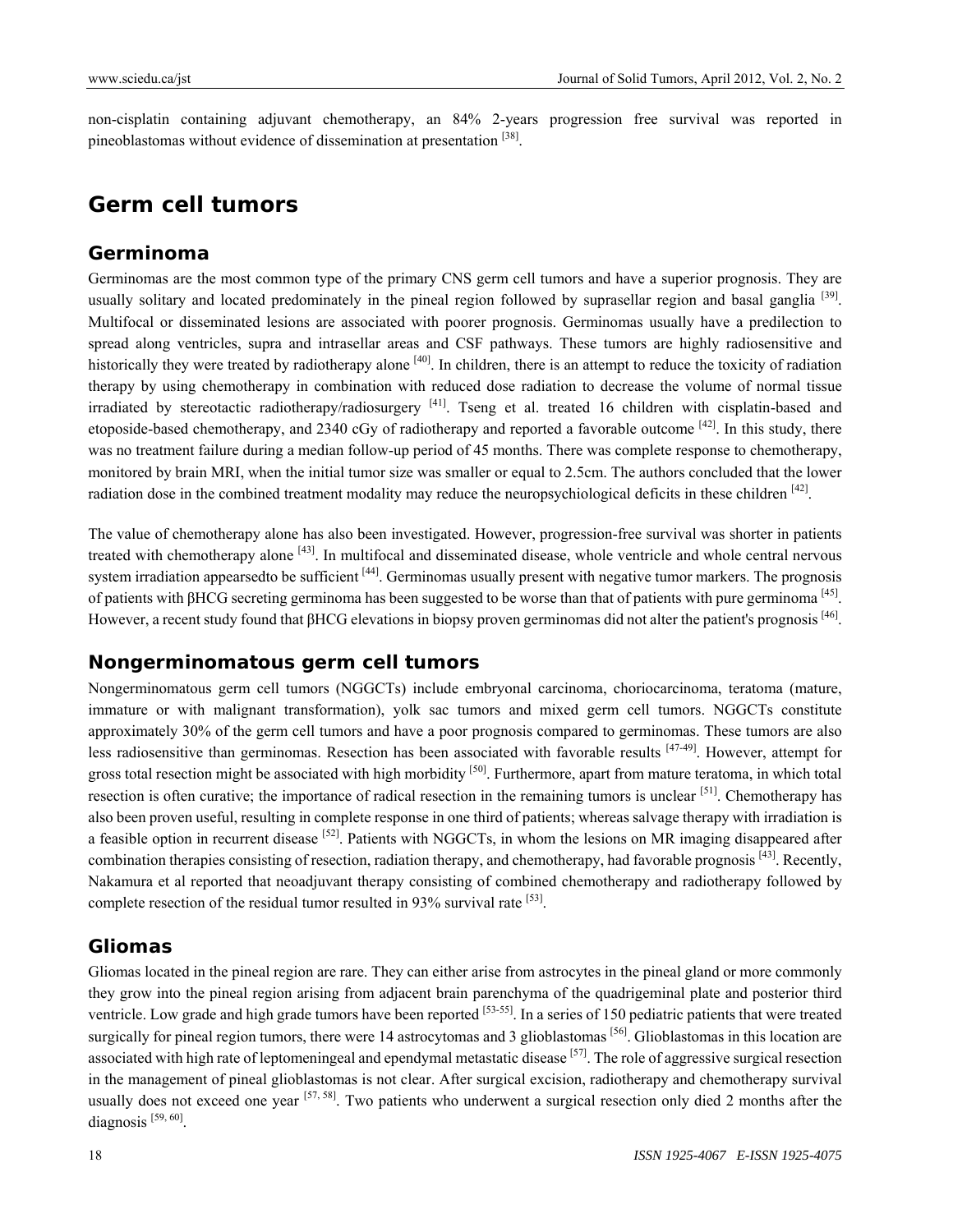#### **Meningiomas**

Meningiomas in children are rare and constitute 2.2% of all brain tumors <sup>[61]</sup>. Meningiomas in the pineal region are exceedingly rare, constituting nearly  $0.3\%$  of all intracranial meningiomas  $[62]$ . These tumors originate from velum interpositum, the double layer of pia mater that forms the roof of the third ventricle  $[63]$ . Complete resection has been associated with good results <sup>[64]</sup>. All subtypes of meningiomas have been reported in this position <sup>[62-64]</sup>.

### **Metastases**

Metastatic tumors in the pineal region in pediatric population are exceedingly rare. In adults, Lassman et al. reported ten cases, in which the primary cancer was clinically silent [65]. The most common site of origin is the lung, followed by the breast, and other organs [66]. Surgical excision is a viable treatment option. Stereotactic radiosurgery has also been employed with good results.

### **Pineal cysts**

Pineal cysts are of benign nature. Al-Holou et al. after evaluating 106 patients reported that 98/106 remained unchanged after a 3-year mean follow-up period. Younger age was associated with cyst change or growth on follow-up imaging. The gender, initial cyst's size and MR imaging characteristics were not significant predictors of growth or change in imaging appearance at follow-up  $[67]$ .

### **Conclusion**

Pineal region tumors in children are rare. A wide diversity of lesions arise from the pineal gland or the surrounding tissues. Among them, germinomas, NGGCTs and pineoblastoma are the most common. These tumors do not have pathognomonic imaging findings. However, tumor marker evaluation may narrow the differential diagnosis. Symptoms are usually related to tumor size and location. Treatment depends on tumor type but still the standard management remains unclear.

### **References**

- [1] Gaillard F, Jones J. Masses of the pineal region: clinical presentation and radiographic features. Postgrad Med J. 2010;86:597-607. PMid:20971711 http://dx.doi.org/10.1136/pgmj.2009.087460
- [2] De Girolami U, Fèvre-Montange M, Seilhean D, Jouvet A. Pathology of tumors of the pineal region. Rev Neurol (Paris). 2008;164:882-95. PMid:18808766 http://dx.doi.org/10.1016/j.neurol.2008.01.008
- [3] Dhall G, Khatua S, Finlay JL. Pineal region tumors in children. Curr Opin Eurol. 2010;23:576-82.
- [4] Cristian Matula (2005): Tumors of the Pineal Region. In Setti S. Rengachary and Richard G. Ellenbogen: Principles of Neurosurgery pp501-520, Elsevier Mosby.
- [5] Reis F, Faria AV, Zanardi VA, Menezes JR, Cendes F, Queiroz LS. Neuroimaging in pineal tumors. J Neuroimaging. 2006;16:52-58. PMid:16483277 http://dx.doi.org/10.1177/1051228405001514
- [6] Kyritsis AP. Management of primary intracranial germ cell tumors. J Neuro Oncol. 2010;96:143-49. PMid:19588227 http://dx.doi.org/10.1007/s11060-009-9951-z
- [7] Andrew T. Parsa, David W. Pincus, Neil A. Feldstein, Casilda M. Balmaceda, Michael R. Fetell, and Jeffrey N. Bruce: Pineal Region Tumors Ch.22 pp308-25. Tumors of the Pediatric Central Nervous System: by: Robert F. Keating, James Tait Goodrich and Roger J. Packer: 2001 Thieme.
- [8] Kim A, Ji L, Balmaceda C, Diez B, Kellie SJ, Dunkel IJ, Gardner SL, et al. The prognostic value of tumor markers in newly diagnosed patients with primary central nervous system germ cell tumors. Pediatr Blood Cancer. 2008;51:768-73. http://dx.doi.org/10.1002/pbc.21741
- [9] Alexiou GA, Varela M, Sfakianos G, Prodromou N. Shunting for the treatment of arachnoid cysts in children. Neurosurgery. 2010;67:1632-36; PMid:21107193 http://dx.doi.org/10.1227/NEU.0b013e3181f94476
- [10] Yamini B, Refai D, Rubin CM, Frim DM. Initial endoscopic management of pineal region tumors and associated hydrocephalus: Clinical series and literature review. J Neuro Surg. 2004;100(5 Suppl Pediatrics):437-41.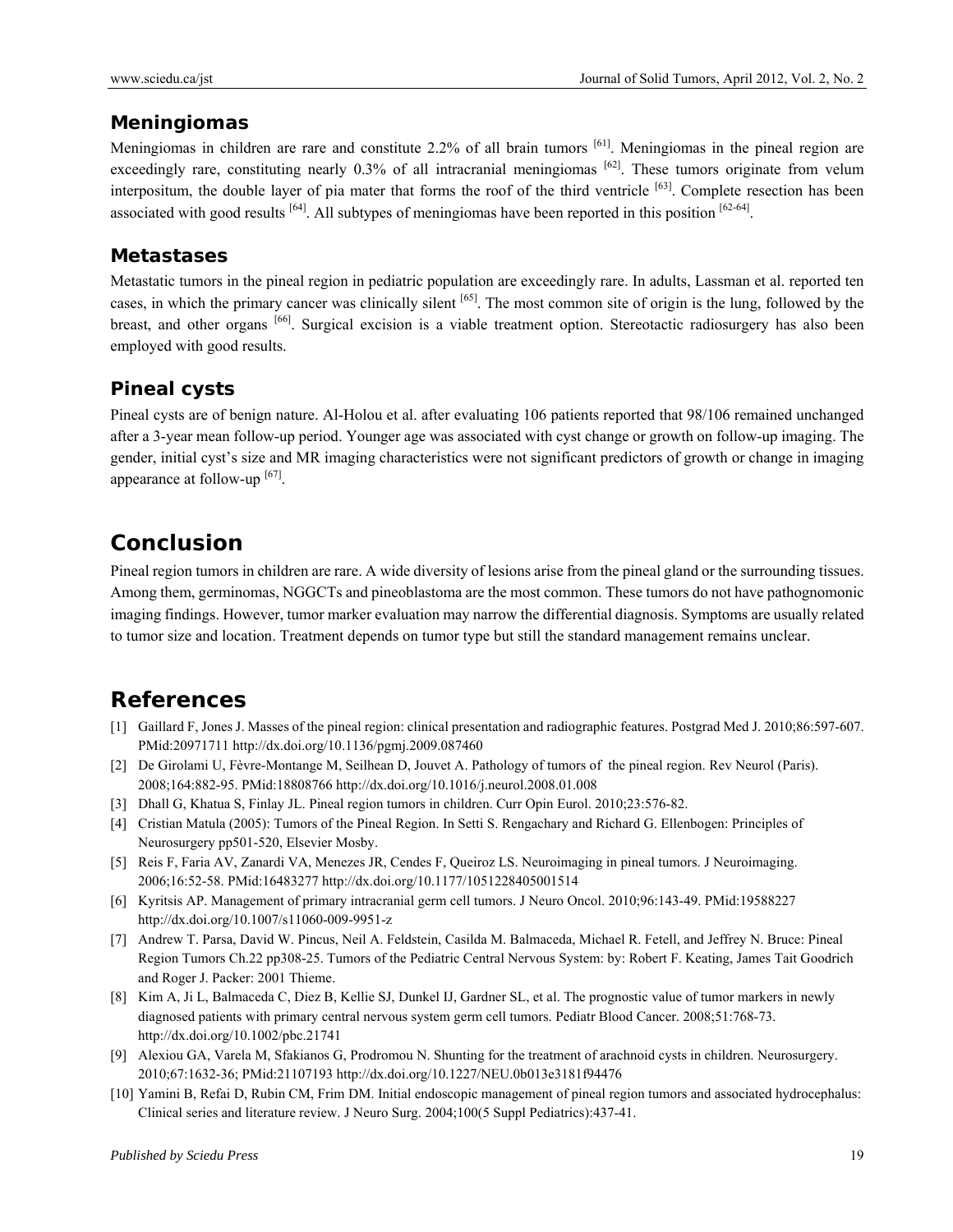- [11] Ingold B, Moschopulos M, Hutter G, Seeger H, Röthlisberger B, Landolt H, et al. Abdominal seeding of an atypical teratoid/rhabdoid tumor of the pineal gland along a ventriculoperitoneal shunt catheter. Acta Neuropathol. 2006;111:56-59. PMid:16328512 http://dx.doi.org/10.1007/s00401-005-1112-7
- [12] Ahn ES, Goumnerova L. Endoscopic biopsy of brain tumors in children: Diagnostic success and utility in guiding treatment strategies. J Neurosurg Pediatr. 2010;5:255-62. PMid:20192642 http://dx.doi.org/10.3171/2009.10. PEDS09172
- [13] Oppido PA, Fiorindi A, Benvenuti L, Cattani F, Cipri S, Gangemi M, et al. Neuroendoscopic biopsy of ventricular tumors: A multicentric experience. Neurosurg Focus. 2011;30:E2. PMid:21456929 http://dx.doi.org/10.3171/2011.1.FOCUS10326
- [14] Wong TT, Chen HH, Liang ML, Yen YS, Chang FC. Neuroendoscopy in the management of pineal tumors. Childs Nerv Syst. 2011;27:949-59. PMid:21344242 http://dx.doi.org/10.1007/s00381-010-1325-5
- [15] Field M, Witham TF, Flickinger JC, Kondziolka D, Lunsford LD. Comprehensive assessment of hemorrhage risks and outcomes after stereotactic brain biopsy. J Neurosurg. 2001;94:545-51. PMid:11302651 http://dx.doi.org/10.3171/jns.2001.94.4.0545
- [16] Regis J, Bouillot P, Rouby-Volot F, Figarella-Branger D, Dufour H, Peragut JC. Pineal region tumors and the role of stereotactic biopsy: review of the mortality, morbidity, and diagnostic rates in 370 cases. Neurosurgery. 1996;39:907-12. PMid:8905744 http://dx.doi.org/10.1227/00006123-199611000-00003
- [17] Peragut JC, Dupard T, Graziani N, Sedan R. Prevention of risk in stereotaxic biopsy of various tumors of the pineal region. Apropos of 3 cases. Neurochirurgie 1987;33:23-27 PMid:3550503
- [18] Kreth FW, Schätz CR, Pagenstecher A, Faist M, Volk B, Ostertag CB. Stereotactic management of lesions of the pineal region. Neurosurgery. 1996;39:280-89. PMid:8832665 http://dx.doi.org/10.1097/00006123-199608000-00010
- [19] Chandrasoma PT, Smith MM, Apuzzo MLJ. Stereotactic biopsy in the diagnosis of brain masses: Comparison of results of biopsy and resected surgical specimen. Neurosurgery 1989;24:160-65. PMid:2537475 http://dx.doi.org/10.1227/00006123-198902000-00002
- [20] Lefranc M, Touzet G, Caron S, Maurage CA, Assaker R, Blond S. Are stereotactic sample biopsies still of value in the modern management of pineal region tumours? Lessons from a single-department, retrospective series. Acta Neurochir (Wien). 2011;153:1111-21 PMid:21331478 http://dx.doi.org/10.1007/s00701-010-0936-7
- [21] Chaynes P. Microsurgical anatomy of the great cerebral vein of Galen and its tributaries. J Neurosurg 2003;99:1028-38 PMid:14705731 http://dx.doi.org/10.3171/jns.2003.99.6.1028
- [22] Juha Hernesniemi, Rossana Romani, Baki S. Albayarak, Hanna Lehto, Reza Dashti, Christian Ramsey, Ayse et al. Microsurgical management of pineal region lesions: Personal Experience with 119 patients. Surgical Neurology 2008;70:576-83. PMid:19055952 http://dx.doi.org/10.1016/j.surneu.2008.07.019
- [23] Mario Giordano, Karsten H.Wrede, Lennart H. Stieglitz, Madjid Samii, Wolf O. Ludemann. Identification of venous variants in the pineal region with 3D preoperative Computed tomography and magnetic resonance imaging navigation. A statistical study of venous anatomy in living patients. J Neurosurg 106:1006-11. PMid:17564172 http://dx.doi.org/10.3171/jns.2007.106.6.1006
- [24] Mario Ammirati, Antonio Bernardo, Angelo Musumeci, Albino Bricolo. Comparison of different infratentorial-supra- cerebellar approaches to the posterior and middle incisural space: A candaveric study. J Neurosurg. 2002;97:922-28. PMid:12405382 http://dx.doi.org/10.3171/jns.2002.97.4.0922
- [25] Kennedy BC, Bruce JN. Surgical approaches to the pineal region. Neurosurg Clin N Am. 2011;22:367-80. PMid:21801985 http://dx.doi.org/10.1016/j.nec.2011.05.007
- [26] Michael S.B. Edwards, M.D. and James E. Baumgartner, M.D. (1994): Pineal region tumors. In William R. Cheek, M.D., Arthur E. Marlin, M.D., David G. McLone, M.D. PhD, Donald H. Reigel, M.D., Marion L. Walker, M.D.: Pediatric Neurosurgery. Surgery of the Developing Nervous System. American Society of Pediatric Neurosurgeons Section of Pediatric Neurosurgery of the American Association of Neurological surgeons 3rd Edition pp429-36 Saunders.
- [27] Behari S, Jaiswal S, Nair P, Garg P, Jaiswal AK. Tumors of the posterior third ventricular region in pediatric patients: The Indian perspective and a review of literature. J Pediatr Neurosci. 2011;6(Suppl 1):S56-71. PMid:22069432 http://dx.doi.org/10.4103/1817-1745.85713
- [28] Konovalov AN, Pitskhelauri DI. Principles of treatment of the pineal region tumors. Surg Neurol. 2003;59:250-68. http://dx.doi.org/10.1016/S0090-3019(03)00080-6
- [29] Keijii Sano (1993): Pineal Region Masses. General Considerations. In Michael L. J. Apuzzo, M.D., Brain Surgery: Complication Avoidance and Management Vol.1 pp463-73 .Churchill Livingston
- [30] Jeffrey N. Bruce: Pineal Tumors. In Youmans Neurological Surgery 5th Edition Vol.1pp1011-1029. SAUNDERS
- [31] Herrmann HD, Winkler D, Westphal M. Treatment of tumors of the pineal region and posterior part of the third ventricle. Acta Neurochir (Wien). 1992;116:137-46. PMid:1502947 http://dx.doi.org/10.1007/BF01540866
- [32] Clark AJ, Ivan ME, Sughrue ME, Yang I, Aranda D, Han SJ, et al. Tumor control after surgery and radiotherapy for pineocytoma. J Neurosurg. 2010;113:319-24. PMid:20136388 http://dx.doi.org/10.3171/2009.12.JNS091683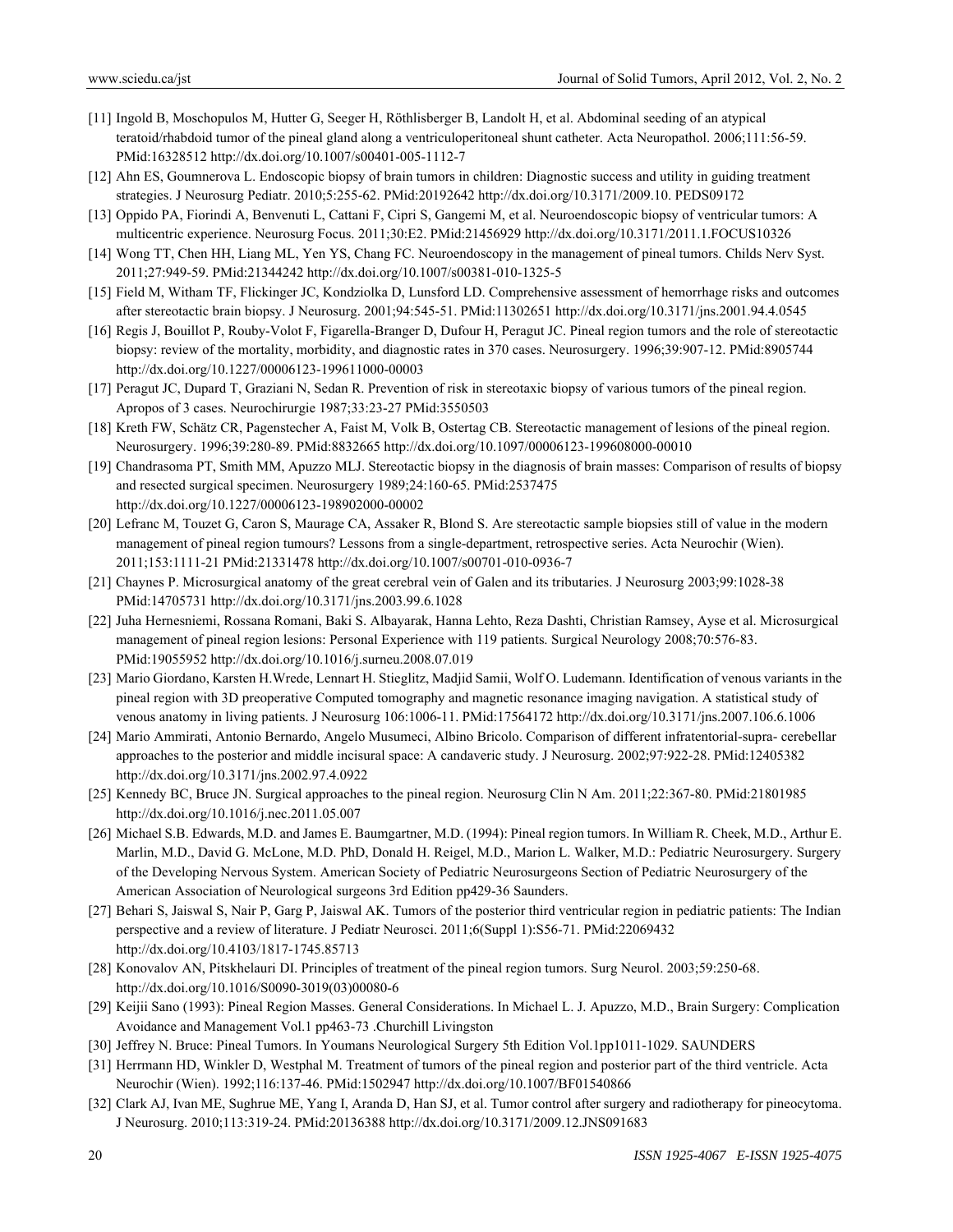- [33] Clark AJ, Sughrue ME, Aranda D, Parsa AT. Contemporary management of pineocytoma. Neurosurg Clin N Am. 2011;22:403-7. PMid:21801989 http://dx.doi.org/10.1016/j.nec.2011.05.004
- [34] Maarouf M, El Majdoub F, Bührle C, Voges J, Lehrke R, Kocher M, et al. Pineal parenchymal tumors. Management with interstitial iodine-125 radiosurgery. Strahlenther Onkol. 2010;186:127-34. PMid:20339824 http://dx.doi.org/10.1007/s00066-010-2096-3
- [35] Gilheeney SW, Saad A, Chi S, Turner C, Ullrich NJ, Goumnerova L, et al. Outcome of pediatric pineoblastoma after surgery, radiation and chemotherapy. J Neurooncol. 2008;89:89-95. PMid:18415046 http://dx.doi.org/10.1007/s11060-008-9589-2
- [36] Tate M, Sughrue ME, Rutkowski MJ, Kane AJ, Aranda D, McClinton L, et al. The long-term postsurgical prognosis of patients with pineoblastoma. Cancer. 2011 Jun 29. doi: 10.1002/cncr.26300. PMid:21717450 http://dx.doi.org/10.1002/cncr.26300
- [37] Kretschmar C, Kleinberg L, Greenberg M, Burger P, Holmes E, Wharam M. Pre-radiation chemotherapy with response-based radiation therapy in children with central nervous system germ cell tumors: A report from the Children's Oncology Group. Pediatr Blood Cancer. 2007;48:285-91. http://dx.doi.org/10.1002/pbc.20815
- [38] Jakacki R, Zhou T et al. Outcome of patients with pineoblastoma treated with carboplatin as radiosensitizer during radiotherapy followed by adjuvant cyclophosphamide and vincristine: Preliminary results of CCG 99701. Neuro Oncol. 2007;9:200.
- [39] Wang Y, Zou L, Gao B. Intracranial germinoma: Clinical and MRI findings in 56 patients. Childs Nerv Syst. 2010;26:1773-77. PMid:20665036 http://dx.doi.org/10.1007/s00381-010-1247-2
- [40] Jean-Louis Habrand, Renaud De Crevoisier. Radiation therapy in the management of childhood brain tumors. Child's Nerv Syst 2001;3:121-33 PMid:11305764 http://dx.doi.org/10.1007/s003810000365
- [41] Zissiadis Y, Dutton S, Kieran M, Goumnerova L, Scott RM, Kooy HM, et al. Stereotactic radiotherapy for pediatric intracranial germ cell tumors. Int J Radiat Oncol Biol Phys. 2001;51:108-12. http://dx.doi.org/10.1016/S0360-3016(01)01569-3
- [42] Tseng CK, Tsang NM, Jaing TH, Liau CT, Wu CT, Lin KL. Outcome of central nervous system germinoma treatment by chemoradiation. J Pediatr Hematol Oncol. 2011;33:e138-42. PMid:21516012 http://dx.doi.org/10.1097/MPH.0b013e31820d0c69
- [43] Kanamori M, Kumabe T, Saito R, Yamashita Y, Sonoda Y, Ariga H, et al. Optimal treatment strategy for intracranial germ cell tumors: a single institution analysis. J Neurosurg Pediatr. 2009;4:506-14. PMid:19951035 http://dx.doi.org/10.3171/2009.7.PEDS08288
- [44] Kawabata Y, Takahashi JA, Arakawa Y, Shirahata M, Hashimoto N. Long term outcomes in patients with intracranial germinomas: A single institution experience of irradiation with or without chemotherapy. J Neuro Oncol. 2008;88:161-67. PMid:18286232 http://dx.doi.org/10.1007/s11060-008-9542-4
- [45] Aoyama H, Shirato H, Ikeda J, Fujieda K, Miyasaka K, Sawamura Y. Induction chemotherapy followed by low-dose involved-field radiotherapy for intracranial germ cell tumors. J Clin Oncol. 2002;20:857-65. PMid:11821471 http://dx.doi.org/10.1200/JCO.20.3.857
- [46] Kim A, Ji L, Balmaceda C, Diez B, Kellie SJ, Dunkel IJ, Gardner SL, et al. The prognostic value of tumor markers in newly diagnosed patients with primary central nervous system germ cell tumors. Pediatr Blood Cancer. 2008;51:768-73. http://dx.doi.org/10.1002/pbc.21741
- [47] Matsutani M, Sano K, Takakura K, Fujimaki T, Nakamura O, Funata N, Seto T. Primary intracranial germ cell tumors: A clinical analysis of 153 histologically verified cases. J Neurosurg. 1997;86:446-55. PMid:9046301 http://dx.doi.org/10.3171/jns.1997.86.3.0446
- [48] Shinoda J, Sakai N, Yano H, Hattori T, Ohkuma A, Sakaguchi H. Prognostic factors and therapeutic problems of primary intracranial choriocarcinoma/germ-cell tumors with high levels of HCG. J Neurooncol. 2004;66:225-40. PMid:15015791 http://dx.doi.org/10.1023/B:NEON.0000013499.74404.81
- [49] Ogawa K, Toita T, Nakamura K, Uno T, Onishi H, Itami J, Shikama N, Saeki N, Yoshii Y, Murayama S. Treatment and prognosis of patients with intracranial nongerminomatous malignant germ cell tumors: A multiinstitutional retrospective analysis of 41 patients. Cancer. 2003;98:369-76. PMid:12872359 http://dx.doi.org/10.1002/cncr.11495
- [50] Schild SE, Haddock MG, Scheithauer BW, Marks LB, Norman MG, Burger PC, Wong WW, Lyons MK, Schomberg PJ. Nongerminomatous germ cell tumors of the brain. Int J Radiat Oncol Biol Phys. 1996;36:557-63. http://dx.doi.org/10.1016/S0360-3016(96)00354-9
- [51] Noudel R, Vinchon M, Dhellemmes P, Litré CF, Rousseaux P. Intracranial teratomas in children: the role and timing of surgical removal. J Neurosurg Pediatr. 2008;2:331-38. PMid:18976103 http://dx.doi.org/10.3171/PED.2008.2.11.331
- [52] Kellie SJ, Boyce H, Dunkel IJ, Diez B, Rosenblum M, Brualdi L, et al. Primary chemotherapy for intracranial nongerminomatous germ cell tumors: results of the second international CNS germ cell study group protocol. J Clin Oncol. 2004;22:846-53. PMid:14990640 http://dx.doi.org/10.1200/JCO.2004.07.006
- [53] Nakamura H, Makino K, Kochi M, Ushio Y, Kuratsu J. Evaluation of neoadjuvant therapy in patients with nongerminomatous malignant germ cell tumors. J Neurosurg Pediatr. 2011;7:431-38. PMid:21456918 http://dx.doi.org/10.3171/2011.1.PEDS10433